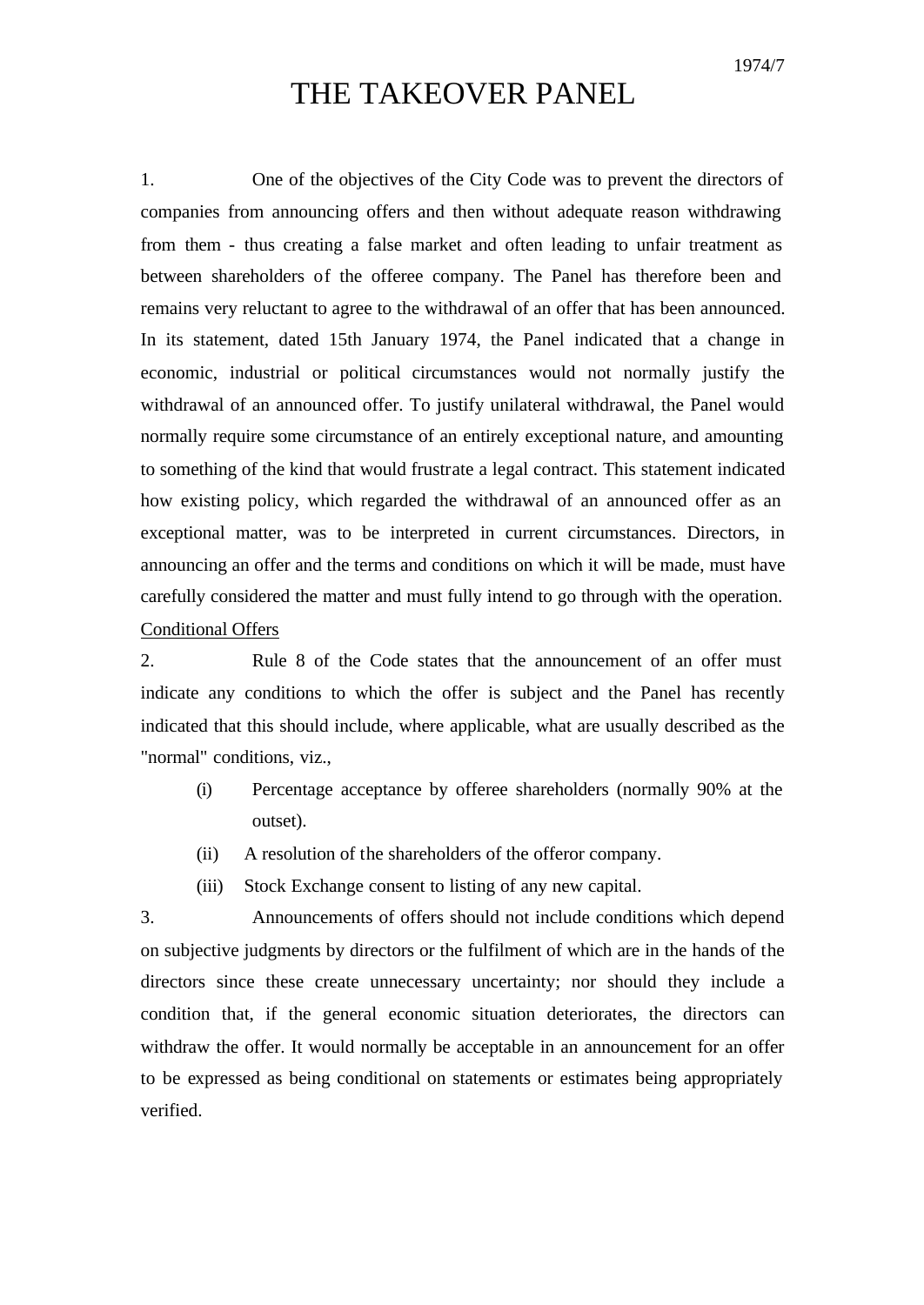## Monopolies Commission References

4. The Panel believes that in future the best course would be for an offer to be withdrawn on a reference of the proposed merger to the Monopolies and Mergers Commission. This would mean that, in cases of the type that come within the statutory provisions for possible reference to the Commission the offeror should indicate, as a condition of the offer, that the offer would be withdrawn if there was a reference. Such withdrawal would not prevent the offer, or another offer, being made if the Monopolies Commission gave the merger a clearance.

Shareholders' Approval

5. There remains the question of the position of directors and shareholders where a resolution of the shareholders of the offeror company is required, e.g., for an increase in authorised capital or under the Regulations of The Stock Exchange.

6. A refusal by offeror shareholders to pass any necessary resolution should not be equated with a withdrawal by directors of an offer. The condition of shareholders' approval would have been specified at the outset.

7. The Panel does not take the view that directors are obliged by the Code to recommend shareholders to vote in favour of such a resolution in all circumstances. Equally, the directors are not free to ignore what they have done in the name of the company. The failure to proceed with an announced offer, even an offer subject to conditions, is a serious matter and the directors must bear this in mind in their recommendation to shareholders. The Panel will not criticise a board that has weighed up, and is seen to have weighed up, all factors in its recommendation. The shareholders are free to take their decision in the light of all the circumstances.

8. The position is different where a company has already incurred under the Code a mandatory obligation to make an offer because of large purchases of shares. Most of these cases involve a cash offer and it is exceptional for the consent of shareholders to be required. Obviously, directors should not incur an obligation to make an unconditional offer under the Code unless they are in a position to honour the obligation. In the highly exceptional case where the approval of shareholders is required, directors have to give their advice to shareholders in the knowledge that a refusal